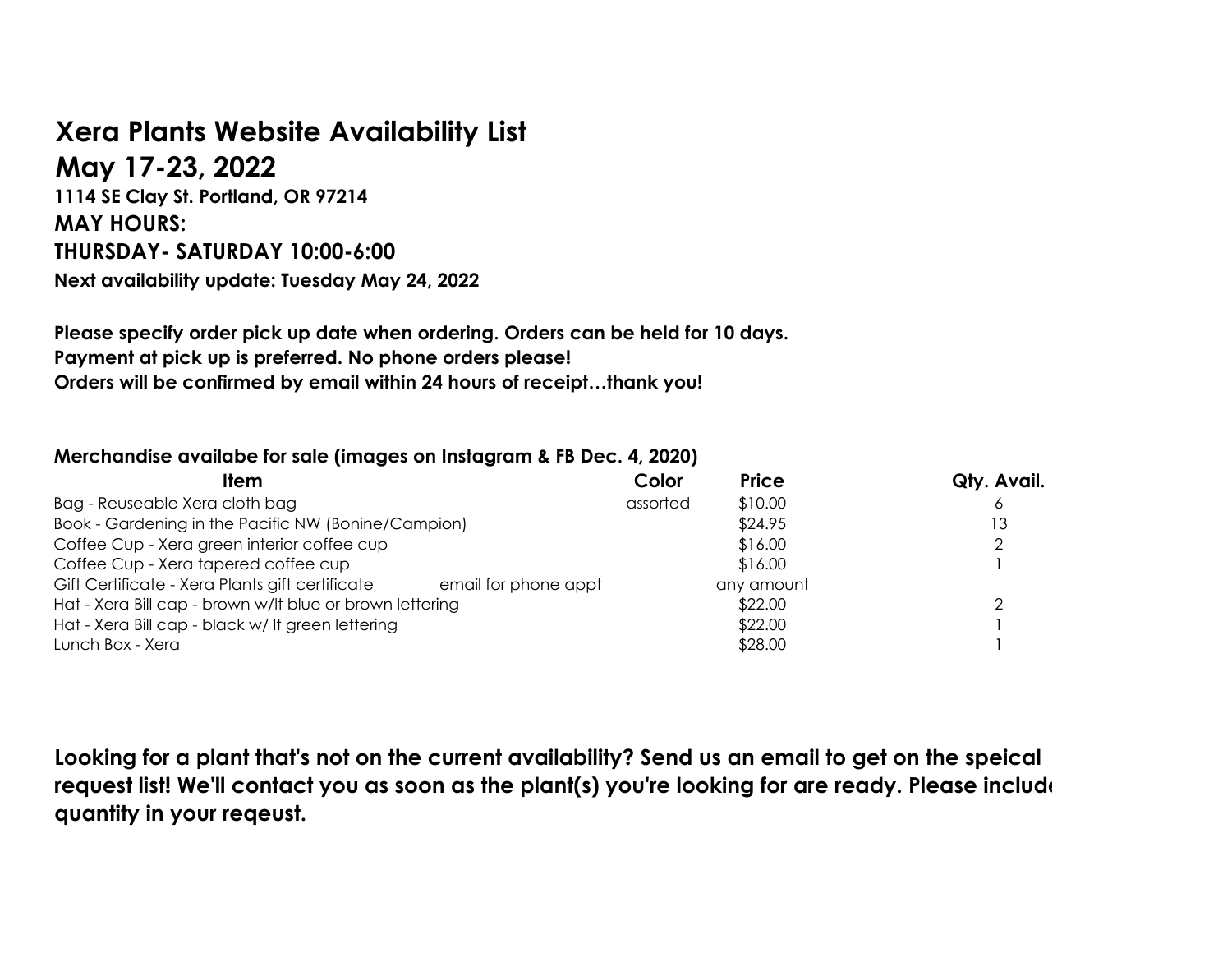| Plant                                     | <b>Type</b>                    | <b>Size</b> | <b>Price</b> | <b>Notes</b>       | Qty. Avail.    |
|-------------------------------------------|--------------------------------|-------------|--------------|--------------------|----------------|
|                                           | <b>WC=West Coast OR=Oregon</b> |             |              |                    |                |
| Acaena inermis 'Purpurea'                 | perennial                      | 3.5"        | \$4.00       |                    | 68             |
| Acer glabrum v. douglasii                 | tree OR native                 | 2 gallon    | \$34.00      | $2'$ - $3'$ height | $\mathfrak{Z}$ |
| Achillea millefolium                      | perennial OR native            | 3.5"        | \$4.00       |                    | 61             |
| Achillea millefolium 'Pretty Woman' (red) | perennial                      | Square 6"   | \$10.00      | some buds          | $\mathcal{P}$  |
| Achillea millefolium 'Salmon Beauty'      | perennial                      | 3.5"        | \$5.00       |                    | 36             |
| Achillea sibirica 'Love Parade'           | perennial                      | Square 6"   | \$10.00      |                    | 9              |
| Agapanthus 'Stripes'                      | perennial                      | Square 6"   | \$16.00      |                    | 8              |
| Agapanthus 'Summer Nights'                | perennial                      | Square 6"   | \$16.00      |                    | 8              |
| Agapanthus 'White Profusion'              | perennial                      | Square 6"   | \$16.00      |                    | 8              |
| Allium sikkimense                         | perennial                      | 3.5"        | \$6.00       |                    | 50             |
| Alstroemeria psittacina 'Variegata'       | perennial                      | Square 6"   | \$14.00      |                    | 12             |
| Alstroemeria 'The Third Harmonic'         | perennial                      | Square 6"   | \$14.00      |                    | 20             |
| Anemanthele lessoniana                    | grass                          | 3.5"        | \$4.00       |                    | 5              |
| Aralia californica                        | perennial OR native            | Square 6"   | \$14.00      |                    | 8              |
| Arbutus menziesii                         | tree OR native                 | Square 6"   | \$18.00      |                    | 32             |
| Arbutus unedo                             | tree                           | 2 gallon    | \$30.00      | 18-28" height      | $\overline{7}$ |
| Arctostaphylos 'Austin Griffiths'         | shrub WC native                | Square 6"   | \$18.00      |                    | 16             |
| Arctostaphylos densiflora 'Harmony'       | shrub WC native                | Square 6"   | \$18.00      |                    | 27             |
| Arctostaphylos densiflora 'Howard McMinn' | shrub WC native                | Square 6"   | \$18.00      |                    | 22             |
| Arctostaphylos densiflora Type Form       | shrub WC native                | Square 6"   | \$18.00      |                    | 5              |
| Arctostaphylos hookeri 'James Roof'       | shrub WC native                | Square 6"   | \$18.00      |                    | 4              |
| Arctostaphylos hookeri 'Wayside'          | shrub WC native                | Square 6"   | \$18.00      |                    | 15             |
| Arctostaphylos 'Monica'                   | shrub WC native                | Square 6"   | \$18.00      |                    | 8              |
| Arctostaphylos 'Pajaro Hybrid'            | shrub WC native                | Square 6"   | \$18.00      |                    | 8              |
| Arctostaphylos pumila Grey Leaf Form      | shrub WC native                | Square 6"   | \$20.00      |                    | 8              |
| Arctostaphylos 'Sentinel'                 | shrub WC native                | Square 6"   | \$18.00      |                    | 16             |
| Arctostaphylos 'White Lanterns'           | shrub WC native                | Square 6"   | \$18.00      |                    | $\overline{7}$ |
| Arisaema ringens                          | bulb                           | 3.5"        | \$8.00       |                    | 3              |
| Arisaema taiwanense                       | bulb                           | 3.5"        | \$8.00       |                    | 15             |
| Asarum splendens                          | perennial                      | 3.5"        | \$6.00       |                    | 12             |
| Asclepias speciosa                        | perennial OR native            | Square 6"   | \$14.00      |                    | 18             |
| Bergenia ciliata Large Leaf Form          | perennial                      | Square 6"   | \$16.00      |                    | 14             |
| Bergenia ciliata 'Susan Riley'            | perennial                      | Square 6"   | \$16.00      |                    | 9              |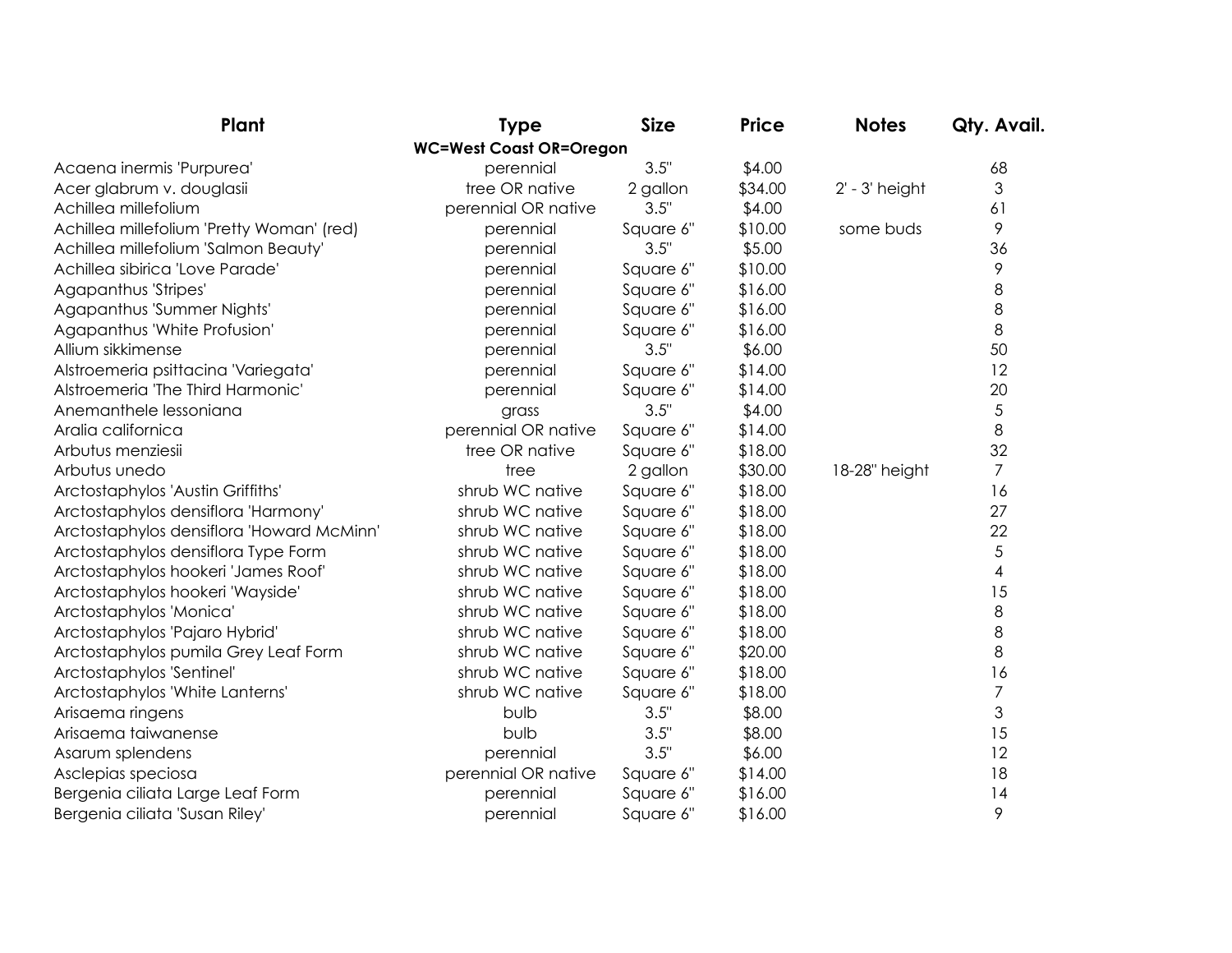| Bolax gummifera (Azorella)                  | perennial           | 3.5"      | \$5.00  |                   | $\,8\,$          |
|---------------------------------------------|---------------------|-----------|---------|-------------------|------------------|
| Brachyglottis greyi                         | shrub               | Square 6" | \$14.00 |                   | 17               |
| Calamagrostis nutkaensis                    | grass OR native     | 3.5"      | \$6.00  |                   | 12               |
| Callistemon pallidus 'Eleanor' (Xera)       | shrub               | Square 6" | \$18.00 |                   | $\mathfrak{Z}$   |
| Callistemon pityoides 'Excellent'           | shrub               | Square 6" | \$18.00 |                   | 12               |
| Callistemon pityoides (Sieberi 'Moonlight') | shrub               | Square 6" | \$18.00 |                   | $\mathfrak{Z}$   |
| Camellia 'Buttermint'                       | shrub               | Square 6" | \$20.00 |                   | 5                |
| Campanula garganica 'Dickson's Gold'        | perennial           | 3.5"      | \$6.00  | some buds         | 24               |
| Carex oshimensis 'Evergold'                 | grass               | 3.5"      | \$5.00  |                   | 8                |
| Catananche caerulea                         | perennial           | Square 6" | \$10.00 | budded            | 17               |
| Catananche caerulea 'Alba'                  | perennial           | Square 6" | \$10.00 | some buds         | $\overline{7}$   |
| Ceanothus integerrimus                      | shrub OR native     | 2 gallon  | \$30.00 |                   | $\overline{4}$   |
| Ceanothus sanguineus                        | shrub OR native     | 2 gallon  | \$30.00 |                   | $\overline{4}$   |
| Chamaecyparis lawsoniana 'Somerset'         | shrub               | 2 gallon  | \$30.00 |                   | $\mathfrak 3$    |
| Choisya 'Goldfingers'                       | shrub               | Square 6" | \$14.00 |                   | 12               |
| Chondropetalum elephantinum                 | grass (Restio)      | Square 6" | \$18.00 |                   |                  |
| Cistus x bornetianus 'Jester'               | shrub               | Square 6" | \$14.00 | some buds         | 12               |
| Cistus x canescens 'Albus'                  | shrub               | Square 6" | \$14.00 |                   | $\overline{7}$   |
| Cistus x dansereaui 'Jenkyn Place'          | shrub               | Square 6" | \$14.00 | budded            | 18               |
| Cistus x pagei                              | shrub               | Square 6" | \$14.00 | small plants/buds | $\overline{4}$   |
| Claytonia sibirica                          | perennial OR native | 3.5"      | \$4.00  | some buds         | 36               |
| Clinipodium (Satureja) douglasii            | perennial OR native | 3.5"      | \$4.00  |                   | 4                |
| Cotula hispida                              | perennial           | 3.5"      | \$4.00  | some buds         | 4                |
| Crambe maritima                             | perennial           | Square 6" | \$14.00 |                   | 16               |
| Cupressus sempervirens 'Swane's Golden'     | tree                | 2 gallon  | \$34.00 | 24-30" height     | $\boldsymbol{6}$ |
| Cypella (Phalocallis) coelestis             | perennial           | Square 6" | \$12.00 |                   | 8                |
| Cypella herbertii                           | perennial           | 3.5"      | \$6.00  | some flw spikes   | 12               |
| Danae racemosa                              | perennial           | 2 gallon  | \$45.00 |                   | 5                |
| Dianthus 'Dainty Dame'                      | perennial           | Square 6" | \$12.00 | buds/flowers      | $\mathfrak 3$    |
| Dianthus petraeus ssp. noeanus              | perennial           | 3.5"      | \$6.00  |                   | $\mathfrak 3$    |
| Diascia 'Blue Bonnet'                       | perennial           | 3.5"      | \$4.00  |                   | 6                |
| Dierama pulcherrimum (Angel's Fishing Rod)  | perennial           | 3.5"      | \$8.00  |                   | 18               |
| Diplacus grandiflorus                       | shrub WC native     | Square 6" | \$14.00 |                   | 8                |
| Disporopsis perneyi                         | perennial           | 3.5"      | \$6.00  | buds/flowers      | 21               |
| Downingia elegans                           | seasonal OR native  | 3.5"      | \$3.00  |                   |                  |
| Erica terminalis                            | shrub               | Square 6" | \$14.00 |                   | 5                |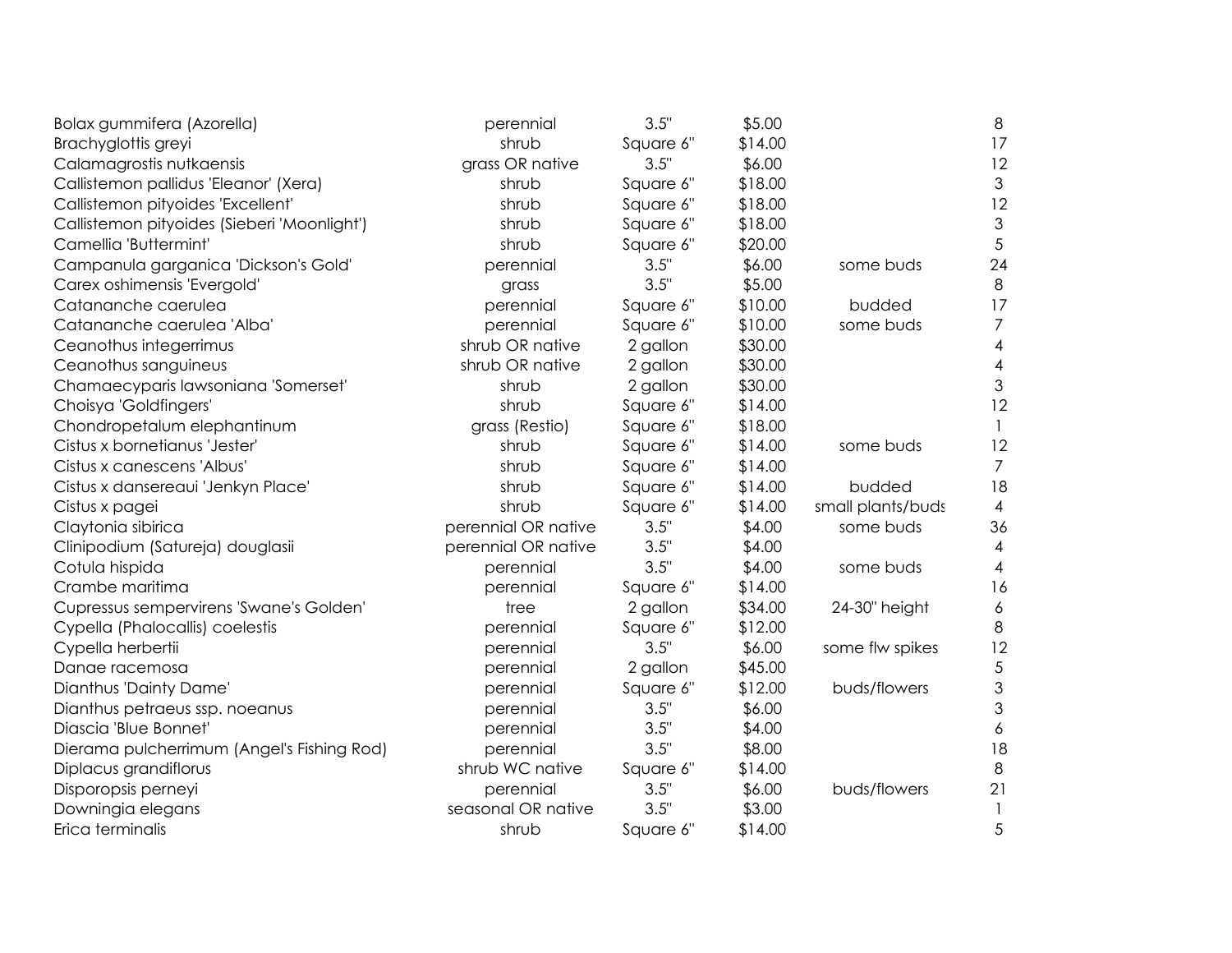| Eriobotrya japonica (Loquat)                                                                                                   | tree                | 2 gallon  | \$40.00 | 3' height    | $\mathbf{2}$              |
|--------------------------------------------------------------------------------------------------------------------------------|---------------------|-----------|---------|--------------|---------------------------|
| Eriogonum compositum                                                                                                           | perennial OR native | Square 6" | \$15.00 |              | 5                         |
| Erodium chrysanthum                                                                                                            | perennial           | Square 6" | \$12.00 | buds/flowers | 24                        |
| Eryngium planum                                                                                                                | perennial           | 3.5"      | \$5.00  |              | 21                        |
| Eryngium x tripartitum                                                                                                         | perennial           | 3.5"      | \$5.00  |              | $\ensuremath{\mathsf{3}}$ |
| Fargesia dracocephala Long Leaf Form<br>^ Formerly sold as Yushania confusa - this is the correct name for this lovely bamboo! | bamboo              | 2 gallon  | \$40.00 |              | 8                         |
| Fargesia dracocephala 'Rufa'                                                                                                   | bamboo              | 2 gallon  | \$40.00 | 3'-4' height | 29                        |
| Fatshedera lizei 'Annemieke'                                                                                                   | vine                | Square 6" | \$16.00 |              | 11                        |
| Festuca californica                                                                                                            | grass OR native     | 3.5"      | \$4.00  | small plants | 76                        |
| Festuca roemeri                                                                                                                | grass OR native     | 3.5"      | \$4.00  |              | 11                        |
| Filipendula palmata 'Variegata'                                                                                                | perennial           | Square 6" | \$15.00 |              | $\overline{7}$            |
| Fragaria chiloense 'Aulon'                                                                                                     | perennial WC native | 3.5"      | \$4.00  |              | 23                        |
| Fragaria virginiana v. platypetala                                                                                             | perennial OR native | 3.5"      | \$4.00  | some flowers | 28                        |
| Fuchsia 'Campopple'                                                                                                            | sub-shrub           | Square 6" | \$10.00 |              | $\,8\,$                   |
| Fuchsia magellanica 'Aurea'                                                                                                    | sub-shrub           | 2 gallon  | \$20.00 |              | $\overline{7}$            |
| Gaura lindheimeri                                                                                                              | perennial           | 3.5"      | \$4.00  |              | 18                        |
| Gaura lindheimeri                                                                                                              | ;perennial          | Square 6" | \$10.00 |              | $\mathfrak{Z}$            |
| Geranium oreganum                                                                                                              | perennial OR native | Square 6" | \$14.00 |              | 15                        |
| Geranium sessiliflorum 'Red Select'                                                                                            | perennial           | Square 6" | \$12.00 | buds/flowers | 12                        |
| Geranium tuberosum Lacy Leaf Form                                                                                              | perennial           | 3.5"      | \$5.00  | past bloom   | 10                        |
| Gladiolus dalenii 'Bolivian Peach'                                                                                             | perennial           | Square 6" | \$12.00 |              | 22                        |
| Globularia trichosantha                                                                                                        | perennial           | 3.5"      | \$6.00  | some buds    | 23                        |
| Grevillea juniperina 'Pink Lady'                                                                                               | shrub               | Square 6" | \$20.00 | small plants | $\sqrt{5}$                |
| Grevillea 'Leanne'                                                                                                             | shrub               | Square 6" | \$20.00 | small plants | $\overline{7}$            |
| Hebe 'Blue Mist'                                                                                                               | shrub               | Square 6" | \$14.00 |              | 26                        |
| Hebe glaucophylla 'Korbel Pewter'                                                                                              | shrub               | Square 6" | \$14.00 |              | 8                         |
| Hebe pimelioides 'Quicksilver'                                                                                                 | shrub               | 3.5"      | \$6.00  |              | 31                        |
| Hebe 'Pink Elephant'                                                                                                           | shrub               | 3.5"      | \$6.00  |              | $\overline{2}$            |
| Hebe recurva 'Boughton's Silver'                                                                                               | shrub               | Square 6" | \$14.00 |              | 11                        |
| Hebe 'Wingletye'                                                                                                               | shrub               | 3.5"      | \$6.00  |              | 26                        |
| Helenium 'Summer Cinnabar' (Rogerson)                                                                                          | perennial           | Square 6" | \$15.00 |              | 11                        |
| Helianthemum 'Henfield Brilliant'                                                                                              | perennial           | 3.5"      | \$5.00  |              | 45                        |
| Helianthemum 'The Bride'                                                                                                       | perennial           | 3.5"      | \$5.00  |              | 28                        |
| Helichrysum thianshanicum                                                                                                      | perennial           | 3.5"      | \$5.00  |              | $\mathfrak{Z}$            |
| Heuchera 'Huntsman'                                                                                                            | perennial           | Square 6" | \$12.00 | buds/flowers | 16                        |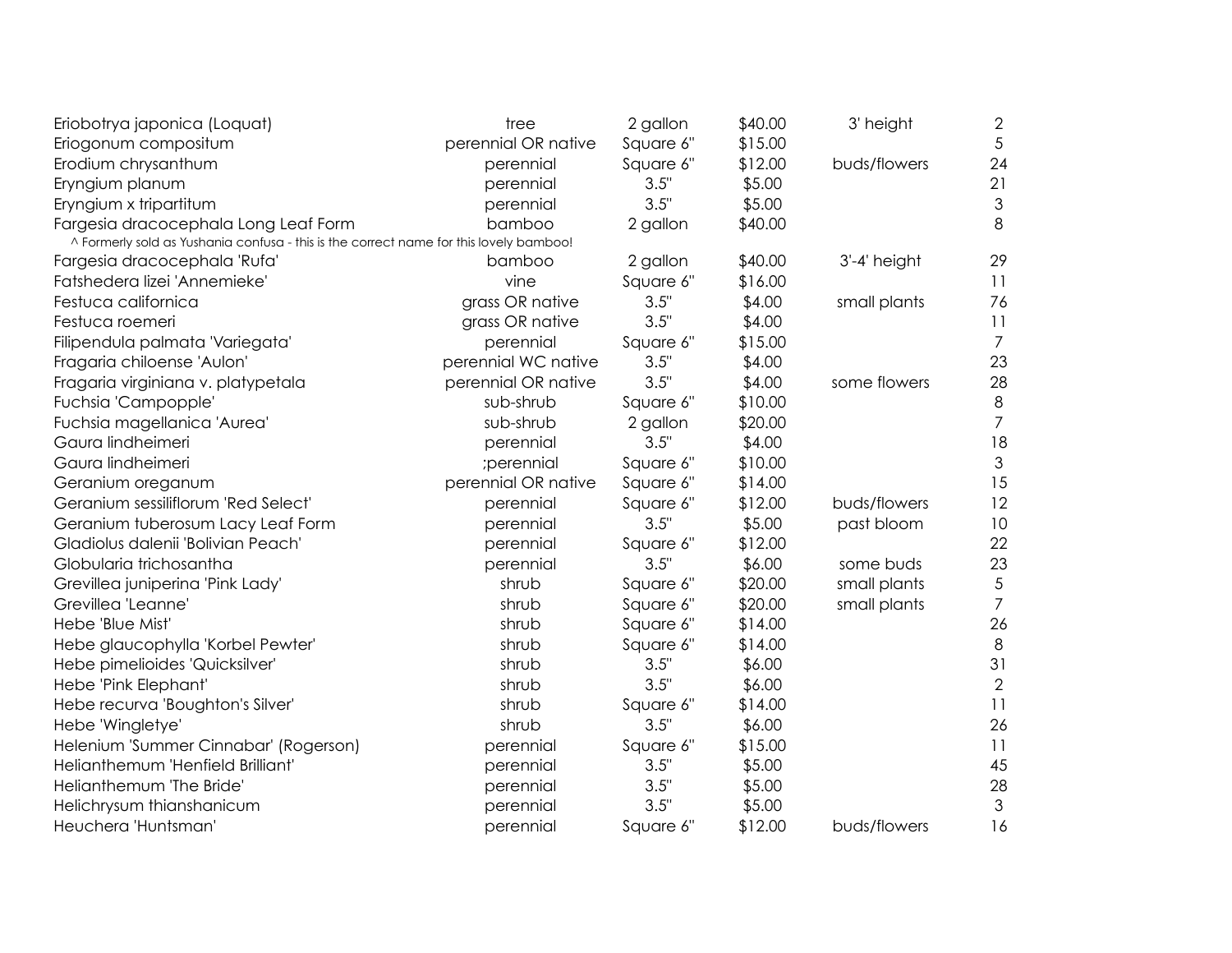| Holodiscus discolor                           | shrub OR native     | Square 6"      | \$14.00 |              | 5                        |
|-----------------------------------------------|---------------------|----------------|---------|--------------|--------------------------|
| Hosackia gracilis (Lotus formossisimus)       | perennial OR native | Square 6"      | \$14.00 | buds/flowers | $\mathbf{1}$             |
| Hosta plantaginea                             | perennial           | Square 6"      | \$15.00 |              | 11                       |
| Hosta 'White Feather'                         | perennial           | Square 6"      | \$18.00 |              | $\mathcal{P}$            |
| Iris tenuis                                   | perennial OR native | Square 6"      | \$18.00 |              | 8                        |
| Jasminum humile 'Sunshine' (Xera)             | shrub               | 2 gallon       | \$30.00 | buds/flowers | $\overline{\mathcal{A}}$ |
| Jasminum officinale 'Grandiflorum'            | vine                | Square 6"      | \$18.00 | some buds    | 12                       |
| Juncus effusus 'Bay Blue'                     | grass OR native     | Square 6"      | \$12.00 |              | 23                       |
| Kniphofia 'Lightning Bug' (Xera)              | perennial           | Square 6"      | \$14.00 |              | $\,8\,$                  |
| Kniphofia 'Safranvogel'                       | perennial           | Square 6"      | \$14.00 |              | $\sqrt{5}$               |
| Kniphofia thompsonii v. snowdenii             | perennial           | Square 6"      | \$14.00 |              | $\boldsymbol{6}$         |
| Ligusticum apiifolium                         | perennial OR native | Square 6"      | \$15.00 |              | 3                        |
| Lonicera nitida 'Lemon Beauty'                | shrub               | Square 6"      | \$14.00 |              | 26                       |
| Lonicera n. 'Lemon Beauty' Topiary (Standard) | shrub               | 2 gal. Topiary | \$40.00 |              | $\overline{2}$           |
| Luzula comosa                                 | grass OR native     | 3.5"           | \$5.00  |              | 25                       |
| Luzula pilosa 'Igel'                          | grass               | 3.5"           | \$5.00  |              | 159                      |
| Luzula sylvatica                              | grass               | Square 6"      | \$12.00 |              | 4                        |
| Luzula sylvatica 'Aurea'                      | grass               | Square 6"      | \$12.00 |              | 6                        |
| Luzula sylvatica 'Marginata'                  | grass               | 3.5"           | \$6.00  |              | 16                       |
| Luzula sylvatica 'Marginata'                  | grass               | Square 6"      | \$12.00 |              | 23                       |
| Maianthemum stellatum                         | perennial OR native | 3.5"           | \$6.00  |              | $\mathfrak 3$            |
| Melianthus major                              | shrub               | Square 6"      | \$18.00 |              | $\,8\,$                  |
| Molinia caerulea 'Variegata'                  | grass               | 3.5"           | \$6.00  |              | 69                       |
| Myrtus communis 'Andy's Hardy'                | shrub               | Square 6"      | \$16.00 |              | 16                       |
| Olea europaea 'Frantoio'                      | tree                | 2 gal. Staked  | \$45.00 |              | $\overline{2}$           |
| Omphalodes verna 'Alba'                       | perennial           | 3.5"           | \$6.00  |              | 12                       |
| Origanum 'Bristol Cross'                      | perennial           | Square 6"      | \$10.00 |              | $\mathcal{P}$            |
| Orlaya grandiflora                            | seasonal            | 3.5"           | \$3.00  |              | 3                        |
| Osmanthus x burkwoodii                        | shrub               | 2 gallon       | \$34.00 |              | $\overline{7}$           |
| Oxalis magellanica 'Nelson'                   | perennial           | 3.5"           | \$5.00  |              | 27                       |
| Oxalis oregana 'Select Pink'                  | perennial OR native | 3.5"           | \$5.00  |              | 18                       |
| Oxalis oregana 'Xera Blush' (Xera)            | perennial OR native | 3/5"           | \$5.00  |              | 18                       |
| Parahebe catarractae 'Delight'                | perennial           | 3.5"           | \$5.00  |              | 27                       |
| Parahebe catarractae 'Miss Wilmott'           | perennial           | 3.5"           | \$5.00  |              | 26                       |
| Penstemon kunthii                             | perennial           | 3.5"           | \$5.00  |              | $\boldsymbol{6}$         |
| Penstemon pinifolius                          | perennial           | 3.5"           | \$6.00  |              | $\mathbf{1}$             |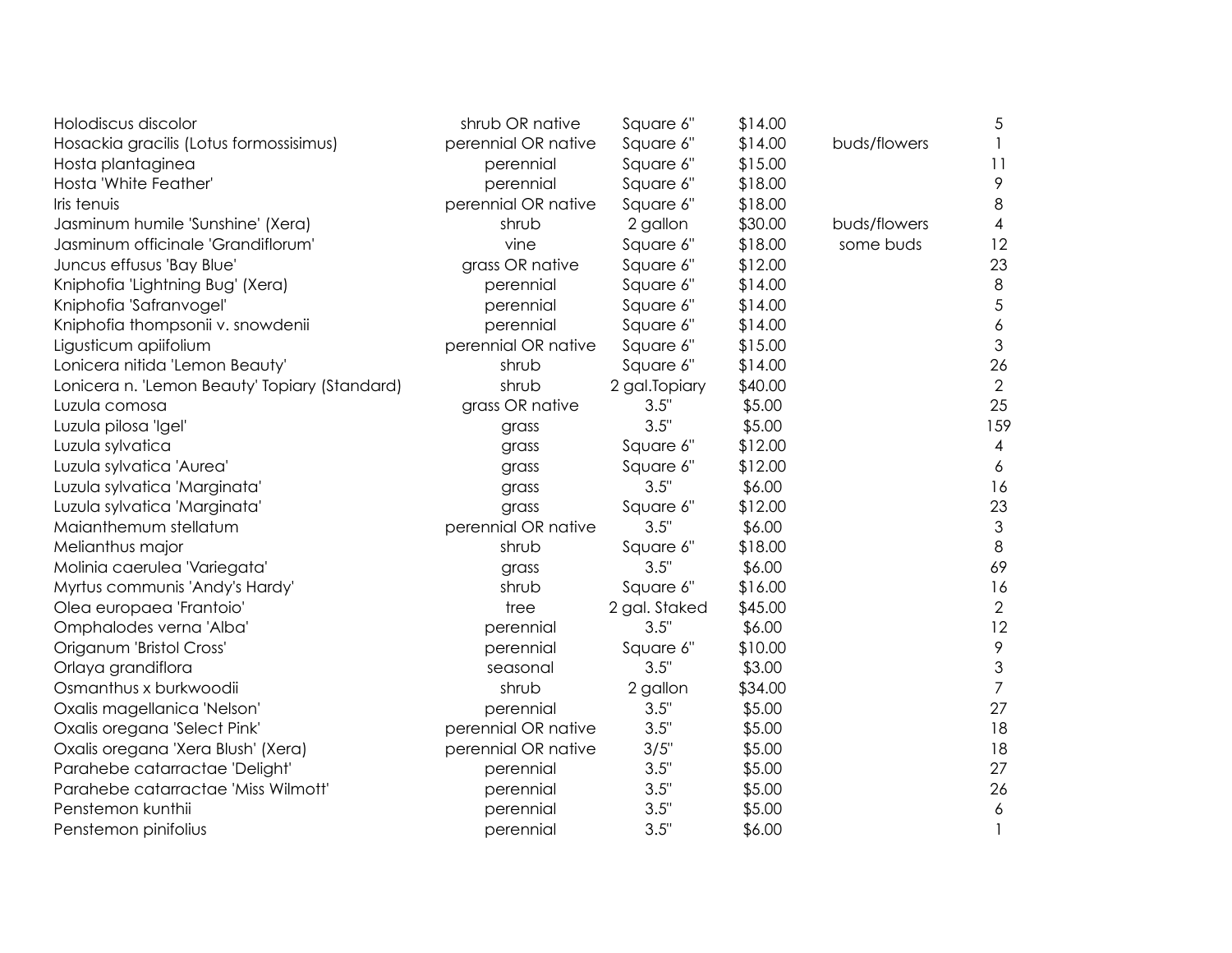| Penstemon pinifolius 'Melon'              | perennial           | 3.5"          | \$6.00  |                  | 2                         |
|-------------------------------------------|---------------------|---------------|---------|------------------|---------------------------|
| Philadelphus lewisii 'Snow Velvet'        | shrub WC native     | Square 6"     | \$16.00 | some buds        | 8                         |
| Phlomis aurea                             | shrub               | Square 6"     | \$14.00 |                  | $\sqrt{5}$                |
| Pinus ponderosa v. benthamiana            | tree OR native      | 2 gallon      | \$30.00 | 18" - 24" height | $\mathsf 3$               |
| Pinus sabiniana                           | tree WC native      | 5 gallon      | \$90.00 | 5' height        | $\ensuremath{\mathsf{3}}$ |
| Pittosporum tobira 'Green Compact'        | shrub               | Square 6"     | \$16.00 |                  | 9                         |
| Podocarpus lawrencii 'Purple King'        | shrub               | Square 6"     | \$18.00 |                  | 12                        |
| Polemonium carneum                        | perennial OR native | 3.5"          | \$5.00  |                  | 42                        |
| Polygonatum humile                        | perennial           | 3.5"          | \$6.00  | buds/flowers     | 15                        |
| Polystichum munitum (Sword Ferm)          | fern OR native      | Square 6"     | \$12.00 |                  | 10                        |
| Potentilla gracilis                       | perennial OR native | 3.5"          | \$5.00  |                  | $\mathfrak{Z}$            |
| Pratia 'County Park'                      | perennial           | 3.5"          | \$4.00  | buds/flowers     | 39                        |
| Primula sieboldii 'Ice Princess'          | perennial           | 3.5"          | \$5.00  | buds/flowers     | 7                         |
| Primula sieboldii 'Lacy Lady'             | perennial           | 3.5"          | \$5.00  | past bloom       |                           |
| Prunella vulgaris v. lanceolata           | perennial OR native | 3.5"          | \$4.00  |                  | 33                        |
| Prunus mume 'Kobai'                       | tree                | 2 gal. Staked | \$45.00 | 4' height        | $\mathfrak{Z}$            |
| Rabdosia (Plectranthus) longituba         | perennial           | Square 6"     | \$12.00 |                  | 8                         |
| Rhazya (Amsonia) orientalis               | perennial           | Square 6"     | \$15.00 | buds/flowers     | 8                         |
| Rhodohypoxis baurii 'Venetia'             | perennial           | 3.5"          | \$5.00  | buds/flowers     | 39                        |
| Romneya coulteri 'Butterfly'              | perennial WC native | Square 6"     | \$20.00 |                  | $\sqrt{5}$                |
| Rosa 'Radway Sunrise'                     | shrub               | 2 gallon      | \$34.00 | buds/flowers     | 3                         |
| Rosmarinus (Salvia) o. 'Carollina' (Xera) | shrub               | 3.5"          | \$5.00  |                  | 13                        |
| Rosmarinus (Salvia) o. 'Ticonderoga'      | shrub               | 3.5"          | \$5.00  |                  | 16                        |
| Rubus spectabilis 'Golden Ruby'           | shrub OR native     | Square 6"     | \$16.00 |                  | $\ensuremath{\mathsf{3}}$ |
| Rubus spectabilis 'Golden Ruby'           | shrub OR native     | 2 gallon      | \$30.00 |                  | $\overline{4}$            |
| Salvia x jamensis 'Nachtvlinder'          | perennial           | 3.5"          | \$5.00  |                  | 36                        |
| Salvia microphylla 'Flower Child'         | perennial           | 3.5"          | \$5.00  |                  | 18                        |
| Salvia microphylla 'La Trinidad Pink'     | perennial           | 3.5"          | \$5.00  |                  | 18                        |
| Salvia microphylla 'Royal Bumble'         | perennial           | 3.5"          | \$5.00  |                  | 36                        |
| Salvia microphylla 'San Carlos Festival'  | perennial           | Square 6"     | \$10.00 |                  | $8\,$                     |
| Salvia 'Nuevo Leon'                       | perennial           | 3.5"          | \$5.00  |                  | 18                        |
| Salvia spathacea                          | perennial WC native | Square 6"     | \$14.00 |                  | 12                        |
| Sanguisorba tenuifolia 'Korean Snow'      | perennial           | Square 6"     | \$15.00 |                  | 11                        |
| Sanicula crassicaulis                     | perennial OR native | 3.5"          | \$6.00  |                  | 15                        |
| Saruma henryi                             | perennial           | Square 6"     | \$18.00 | buds/flowers     | 8                         |
| Saxifraga stolonifera 'Maroon Beauty'     | perennial           | 3.5"          | \$4.00  |                  | 9                         |